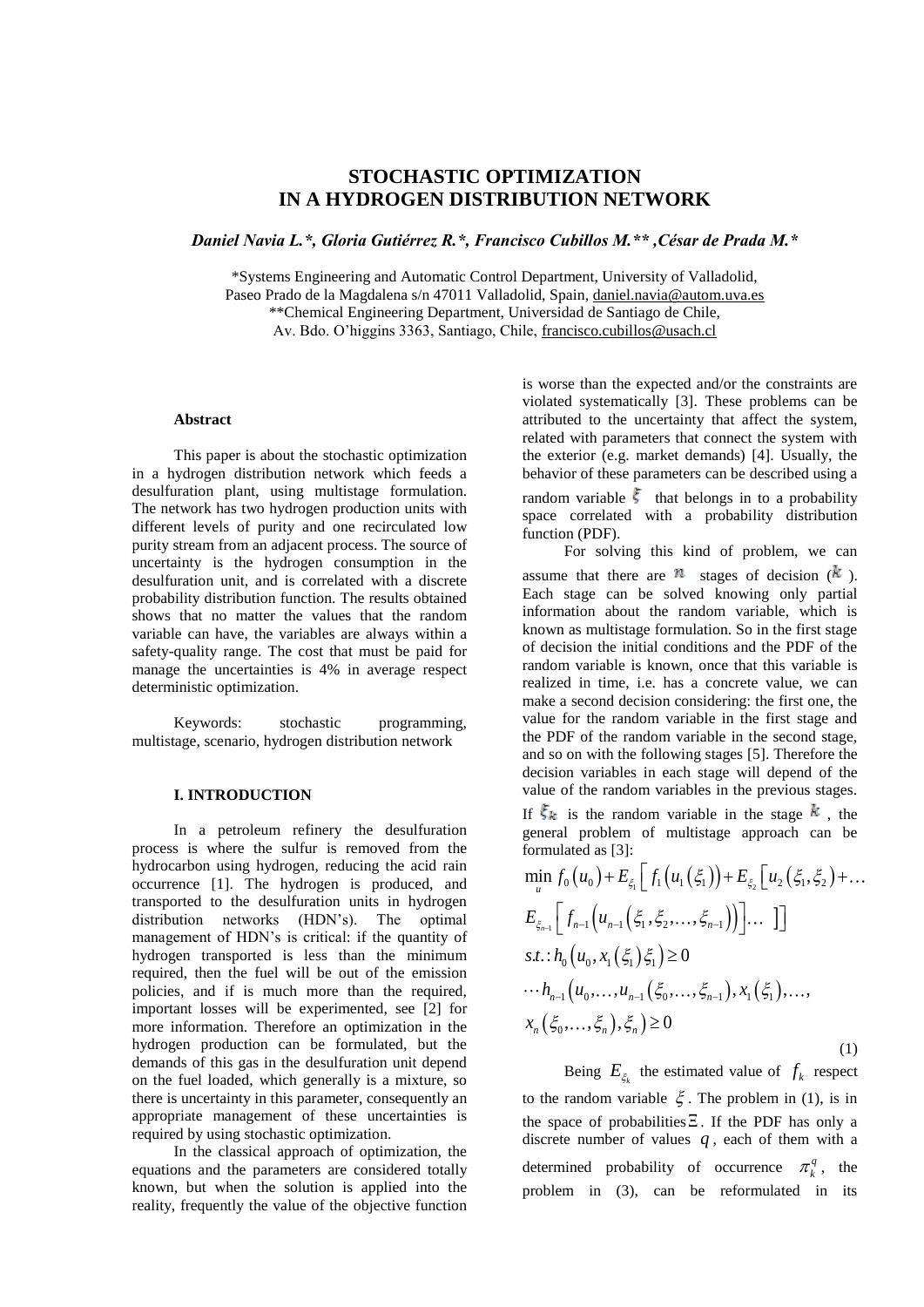deterministic equivalent by using the scenario approach [6, 7].

In this work we'll use multistage formulation for minimize the production cost of hydrogen in a simplified HDN solving it with scenario approach.

#### **II. Problem Formulation**

Let's consider a simplified structure of a HDN represented in Figure 1 that has one desulfuration unit (HD3), two hydrogen production units that produces with different levels of purities (H4 and H3), one low purity recirculated stream that came from other process (UNI), and collectors connecting the production and recirculation units with the desulfuration ones (CH4, CH3 and CBP).



Fig. 1: Process flow sheet for a simplified HDN

The HDN works in stationary state because is a continuous process, but due the uncertainties that affect the system, the problem formulation will be pseudo-stationary i.e.: for each decision stage, the hydrogen demand can change according to its PDF. e because is<br>
tainties that<br>
tion will be<br>
n stage, the<br>
o its PDF.<br>
ts for the<br> *P<sub>CL</sub>*<br>
allow<br>  $V_{CL}$ <br>
allow<br>  $V_{CL}$ <br>
allow<br>  $V_{CL}$ <br>  $m_{CH}^k$ <br>
sion stage:<br>
t comes out<br>  $m_{ST}^k$ <br>
tome out<br>  $m_{ST}^k$ <br>  $m_{ST}^k$ <br>
tome out<br>

Defining the following elements for the optimization:

Sets

*PU* : Production and recirculation units.

*CU* : Consumption units.

*CL* : Hydrogen Collectors.

*STR* : Process streams.

 $\zeta_k$ : Random variable in each decision stage:  $k = 1, \ldots, n$ .

 $OPU(PU, CL)$ : Process streams that comes out from *PU* to *CL*.

 $OCL (CL, STR)$ : Process streams that come out from *CL* to *CU .*

 $ICU (CU, STR)$ : Process streams that come into *CU .*

# Parameters

 $Q_{PU}^{LOW}, Q_{PU}^{UP}$ : Lower and Upper hydrogen molar flow production in each *PU*

 $x_{PU}$ : Available hydrogen purity in each

: Cost of produce hydrogen in each *PU*

 $x_{CU}^{LOW}$  Minimal mole fraction allowed for the desulfuration process.

 $P_{CL}^0$ : Initial pressure in  $CL$ .

 $P_{CL}^{LOW}$ ,  $P_{CL}^{UP}$ : Minimal and maximal pressures allowed respectively in each *CL* .

 $V_{CL}$ ,  $T_{CL}$ : Volume and temperature of the collectors.

# Uncertain Parameter

 $m^{k}_{\texttt{CHARGE}}\bigl(CU,\xi_{k}\bigr)$ : Flow of hydrogen needed for the desulfuration in each stage.

#### Positive Variables

*STR x* Hydrogen mole fraction in process streams.

 $m_{STR}^k(\xi_1,\ldots,\xi_k)$ : Molar flow in process streams, upstream collectors, in stage  $k = 1, \ldots, n$ .

 $u^k_{(PU,CL)}(\xi_1,\ldots,\xi_k)$ : Molar flow produced in each *PU* to *CL*, in the stage  $k = 1, ..., n-1$ .

 $(PU, CL)$ 0  $u_{(PU,CL)}^0$ : Molar flow produced in each  $PU$  to  $CL$ in the first decision stage.

*CL x* Hydrogen mole fraction in *CL* .

 $m_{CL}^k(\xi_1,\ldots,\xi_k)$  : Molar flow that come into each  $CL$ , in the stage  $k = 1, ..., n-1$ .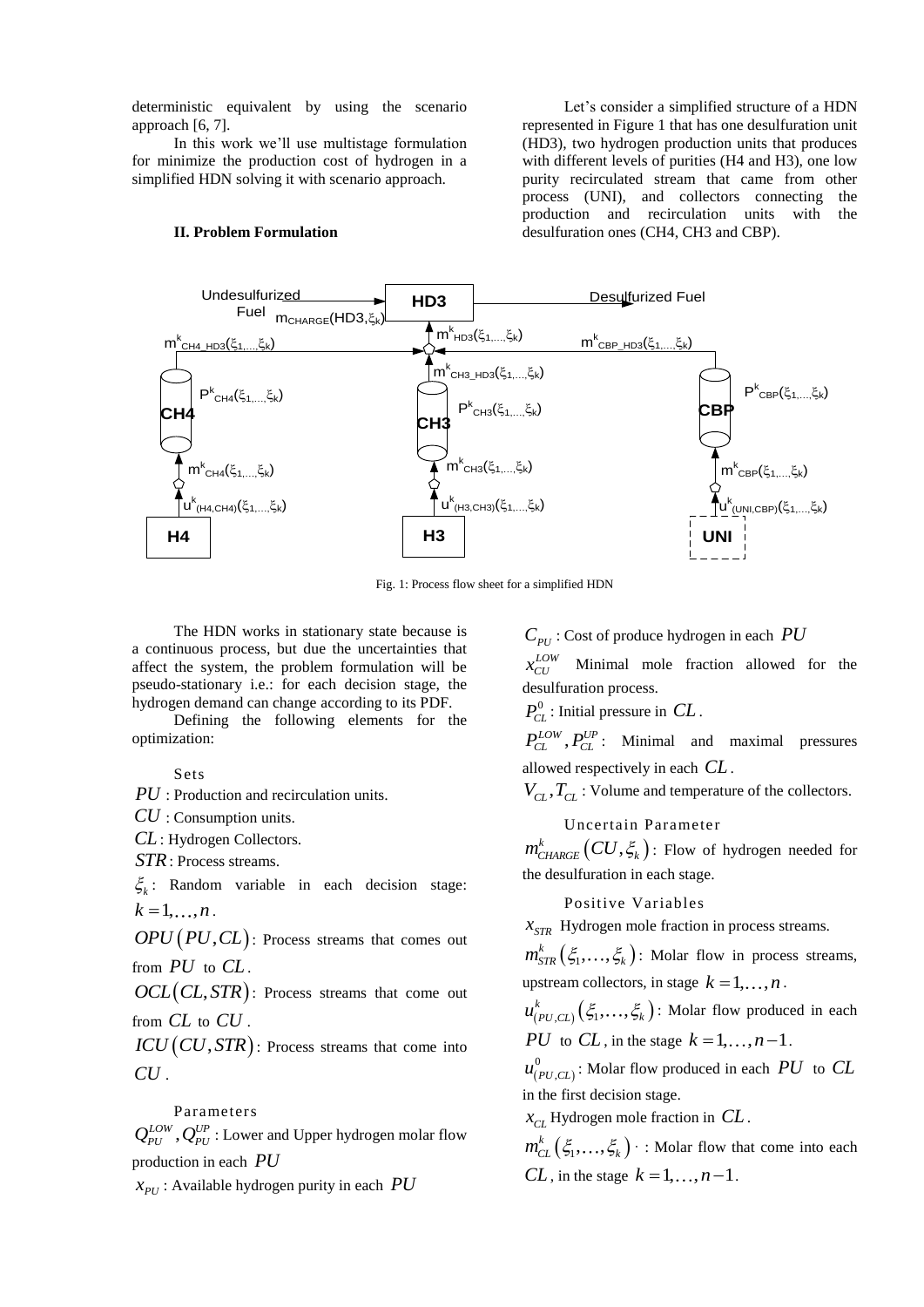$m_{CL}^0$ : Molar flow that come into each  $CL$ , in the first decision stage.

 $P_{CL}^k(\xi_1,\ldots,\xi_k)$ : Pressure in CL at the end of the stage  $k = 1, \ldots, n$ .

 $x_{CU}^k\left(\xi_1,\ldots,\xi_k\right)$ : Hydrogen mole fraction of the stream that come into  $CU$ , in the stage  $k = 1, ..., n$  $m_{CU}^k\left(\xi_1,\ldots,\xi_k\right)$  : Molar flow of the stream that come into CU , in the stage  $k = 1, ..., n$ .

## Free Variables

 $A_{CL}^{k}(\xi_1,\ldots,\xi_k)$ : Mole accumulation in each  $CL$ , in stage  $k = 1, \ldots, n$ 

 $\Delta n^{k}_{CL}\bigl(CL, \xi_1, \ldots, \xi_k\bigr)$ Quantity of mole accumulated in each  $CL$ , in stage  $k = 1, ..., n$ 

#### Equations

*Mole balance at the entrance of the collector*: the molar flow entering in the collector is equal to the

the molar flow entering in the collector is equal to the sum of molar flows that come from production units.  
\n
$$
\sum_{UP \in OPU} u_{(PU,CL)}^k(\xi_1, ..., \xi_k) = m_{CL}^k(CL, \xi_1, ..., \xi_k)
$$
\n
$$
\sum_{CL \in OPU} u_{(PU,CL)}^0 = m_{CL}^0(CL), \quad \forall CL, \quad k = 1, ..., n-1
$$
\n
$$
(2)
$$
\n
$$
(2)
$$

*Mole balance in the collector*: due the different values that the random variable can have, the mole balance in this unit is pseudo-stationary and the difference between the flows produced and consumed

$$
\begin{aligned}\n\text{inference between the flows produced and considered} \\
\text{is the mole accumulation.} \\
m_{CL}^k\left(\xi_1,\ldots,\xi_k\right) - \sum_{STR\in OCL} m_{STR}^{k+1}\left(\xi_1,\ldots,\xi_{k+1}\right) \\
&= A_{CL}^{k+1}\left(\xi_1,\ldots,\xi_{k+1}\right) \\
m_{CL}^0 - \sum_{STR\in OCL} m_{STR}^1\left(\xi_1\right) = A_{CL}^1\left(\xi_1\right), \quad \forall CL, \\
k = 1,\ldots,n-1\n\end{aligned}
$$
\n(3)

The mole accumulation formulated in (6) affects the pressure inside the collectors. The change in this variable is proportional to accumulation time  $\Theta$  and the difference between inner and outer flows. Ideal Gas Law is used (in operational conditions<br>implies a maximal error of 2.5% [8]).<br> $m_{CL}^k(\xi_1,...,\xi_k) - \sum m_{STR}^{k+1}(\xi_1,...,\xi_{k+1}) =$ 

ideal Gas Law is used (in operational conditions  
implies a maximal error of 2.5% [8]).  

$$
m_{CL}^k(\xi_1,...,\xi_k) - \sum_{STReOCL} m_{STR}^{k+1}(\xi_1,...,\xi_{k+1}) =
$$

$$
= \frac{V_{CL}}{\Theta RT_{CL}} \Big[ P_{CL}^{k+1}(\xi_1,...,\xi_{k+1}) - P_{CL}^k(\xi_1,...,\xi_k) \Big]
$$

$$
m_{CL}^0 - \sum_{STReOCL} m_{STR}^1(\xi_1) = \frac{V_{CL}}{\Theta RT_{CL}} \Big[ P_{CL}^1(\xi_1) - P_{CL}^0 \Big],
$$

$$
\forall CL, k = 1,..., n-1
$$

*Pressure bounds*: For safety reasons, the reinside the collector must be bounded.<br>  $\leq P_{CL}^k(\xi_1,\ldots,\xi_k) \leq P_{CL}^{UP}, \quad \forall CL, \quad k = 1,\ldots,$ pressure inside the collector must be bounded.

*Pressure bounds:* For safety reasons, the pressure inside the collector must be bounded.  
\n
$$
P_{CL}^{LOW} \leq P_{CL}^{k} (\xi_1, ..., \xi_k) \leq P_{CL}^{UP}, \quad \forall CL, \quad k = 1, ..., n
$$
\n(5)

*Mole Balance at the entrance of the consumption unit:*  
\n
$$
\sum_{\text{STRE-ICU}} m_{\text{STR}}^{k} (\xi_1, ..., \xi_k) = m_{\text{CU}}^{k} (\xi_1, ..., \xi_k) \quad \forall CU
$$
\n
$$
k = 1, ..., n
$$
\n(6)

*Hydrogen balance at the entrance of the*<br> *mption unit:*<br>  $m_{STR}^k(\xi_1,...,\xi_k)x_{STR}(STR) =$ *consumption unit*:

$$
\sum_{\substack{STR \in ICU}} m_{STR}^k(\xi_1, \dots, \xi_k) x_{STR}(STR) =
$$
\n
$$
m_{CU}^k(\xi_1, \dots, \xi_k) x_{CU}^k(\xi_1, \dots, \xi_k), \quad \forall CU, \quad k = 1, \dots, n
$$
\n(7)

*Minimal purity allowed in the consumption units*: The mole fraction of the stream that enters into the consumption unit must be at least grater than a lower bound.<br> $r^k$   $(\xi \xi) > r^{LQ}$ 

lower bound.  
\n
$$
x_{CU}^{k}(\xi_{1},...,\xi_{k}) \geq x_{CU}^{LO}, \quad \forall CU, \quad k = 1,...,n
$$
\n(8)

*Minimal hydrogen flow in the consumption units*: The hydrogen flow that enters into the desulfuration unit, must be at least the one required for the desulfuration.<br>  $m_{CU}^k(\xi_1,\ldots,\xi_k)x_{CU}^k(\xi_1,\ldots,\xi_k) \geq m_{CHARGE}^k(CU,\xi_k),$ for the desulfuration.

$$
m_{CU}^k\left(\xi_1,\ldots,\xi_k\right)x_{CU}^k\left(\xi_1,\ldots,\xi_k\right)\geq m_{CHARGE}^k\left(CU,\xi_k\right),
$$
  

$$
\forall CU. \quad k=1,\ldots,n
$$

$$
Purity relationships:\n
$$
x_{PU} = x_{CL}, \quad \forall (CL, PU) \in OPU
$$
\n
$$
x_{CL} = x_{STR}, \quad \forall (CL, STR) \in OCL
$$
\n(10)
$$

*Lower and upper production*: operational

$$
Lower and upper production: operationalconstraint about production capacity
$$
Q_{PU}^{LOW} \leq \sum_{CL \in OPU} u_{PU}^k(\xi_1, ..., \xi_k) \leq Q_{PU}^{UP}
$$

$$
Q_{PU}^{LOW} \leq \sum_{CL \in OPU} u_{PU}^0 \leq Q_{PU}^{UP}, \quad \forall PU, ..., k = 1, ..., n
$$
(11)
$$

*Cost of production*: the cost of hydrogen production is calculated by using the estimated value for each scenario in every decision stage, just like the

for each scenario in every decision stage, just the the expressed in (1).  
\n
$$
Cost = \sum_{(PU,CL)} \left[ u_{(PU,CL)}^0 x_{PU} C_{PU} \right] +
$$
\n
$$
+ E_{\xi_1} \left[ \sum_{(PU,CL)} u_{(PU,CL)}^1 \left( \xi_1 \right) x_{PU} C_{PU} + \cdots +
$$
\n
$$
+ E_{\xi_{n-1}} \left[ \sum_{(PU,CL)} u_{(PU,CL)}^{n-1} \left( \xi_1, \ldots, \xi_{n-1} \right) x_{PU} C_{PU} \right] \cdots \right]
$$
\n(12)

(12)

(9)

So the stochastic optimization problem can be summarized as: minimize  $(12)$ , subject to  $(2)$  to  $(11)$ .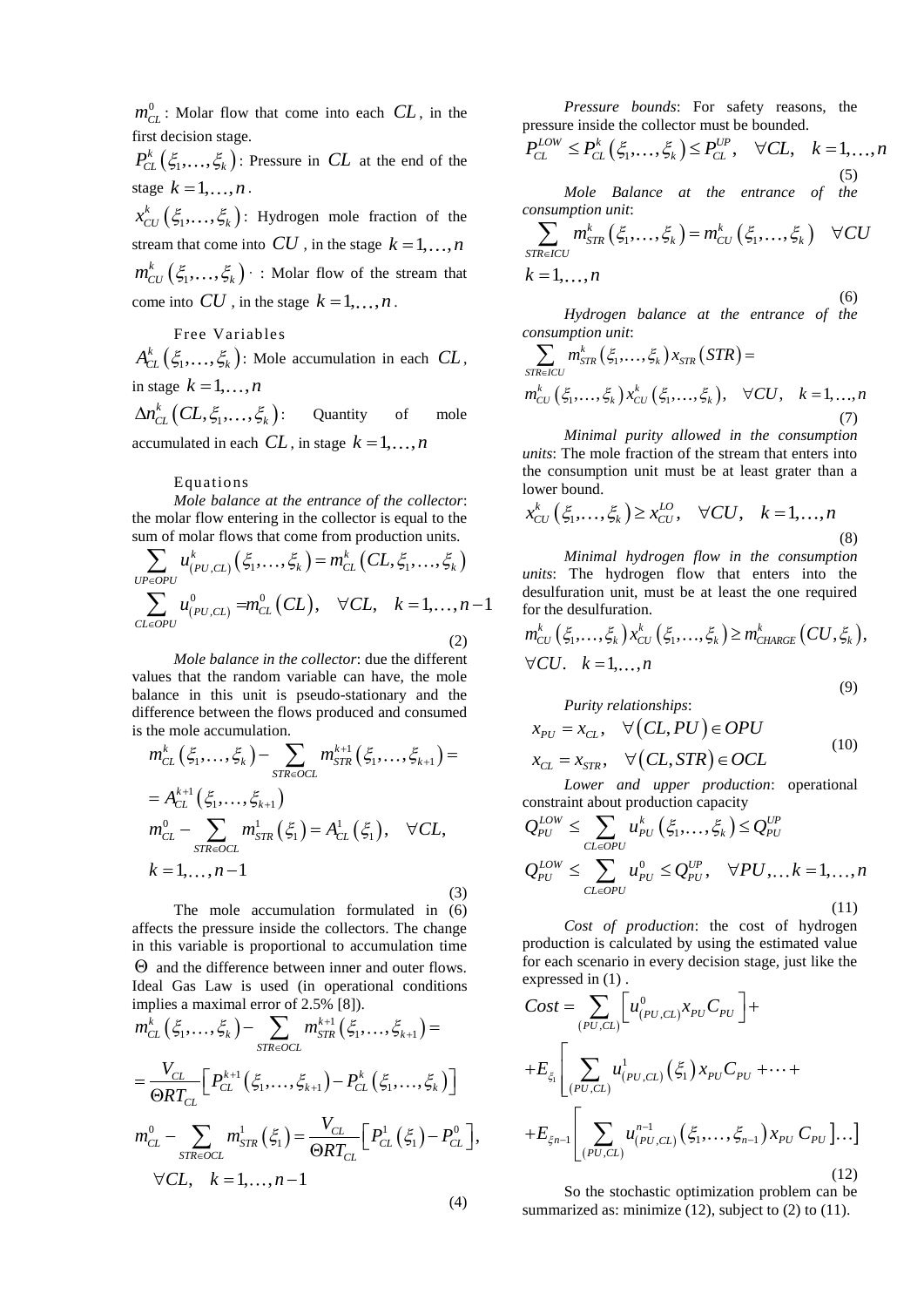### **III. RESULTS AND DISCUSSION**

The model was programmed using 3 stages of decision in GAMS™, with CONOPT™ as NLP solver in a computer with Intel Pentium Dual™ T2080 1.73Ghz processor and 2Gb RAM memory. The CPU time was 0.059s with 23 variables and 24 constraints. The optimization was solved using the values of the parameters given in Table 1, and the DPDF of the random variable represented in fig. 2. The lower bound for the purity in the consumption unit was 0.971 in mole fraction.

In stochastic optimization, the idea is ensure a feasible operation having in to account the possible changes in the random variable; in particular we will focus our attention in two constraints: the pressure in collectors and the purity at the entrance of HD3: the pressure is a safety constraint and always must be bounded and the hydrogen purity is a quality constraint that guaranties a good performance of the desulfuration unit.



Table 1 Some values of the parameters used

| in the stochastic optimization                                                  |       |       |                |  |  |
|---------------------------------------------------------------------------------|-------|-------|----------------|--|--|
| PU                                                                              | Η4    | H3    | <b>UNI</b>     |  |  |
| kmol<br>$Q_{\scriptscriptstyle PU}^{\scriptscriptstyle LO}$<br>$\boldsymbol{h}$ | 0     | 0     | 0              |  |  |
| kmol<br>$Q_{PU}^{UP}$<br>$\boldsymbol{h}$                                       | 32245 | 14300 | 468.77         |  |  |
| $x_{PU}$                                                                        | 0.991 | 0.94  | 0.8            |  |  |
| $\frac{\epsilon}{\mathsf{MmolH}_{2}}\bigg)$<br> C                               | 88.1  | 77    | $\overline{0}$ |  |  |
| CL                                                                              | CH4   | CH3   | CBP            |  |  |
| $P_{CL}^{LO}(bar)$                                                              | 19    | 19    | 19             |  |  |
| $\overline{P_{CL}^{UP}(bar)}$                                                   | 21    | 21    | 21             |  |  |
| $V(m^2)$                                                                        | 50    | 50    | 50             |  |  |
| T(K)                                                                            | 300   | 300   | 300            |  |  |

entrance of the desulfuration unit. It can be see that for each possible value that the random variable can have according to its PDF, the purity is greater than

Fig. 3: Evolution of the purity at the entrance of the Consumption unit, for each stage

Fig. 4 shows the evolution of the pressure for CH4 and CH3 in every decision stage (CBP is irrelevant, because for all stages  $m_{CBP\_HD3}$  is in the

upper bound). For every possible value that the hydrogen demand can have, the pressure is always within the safety operational range.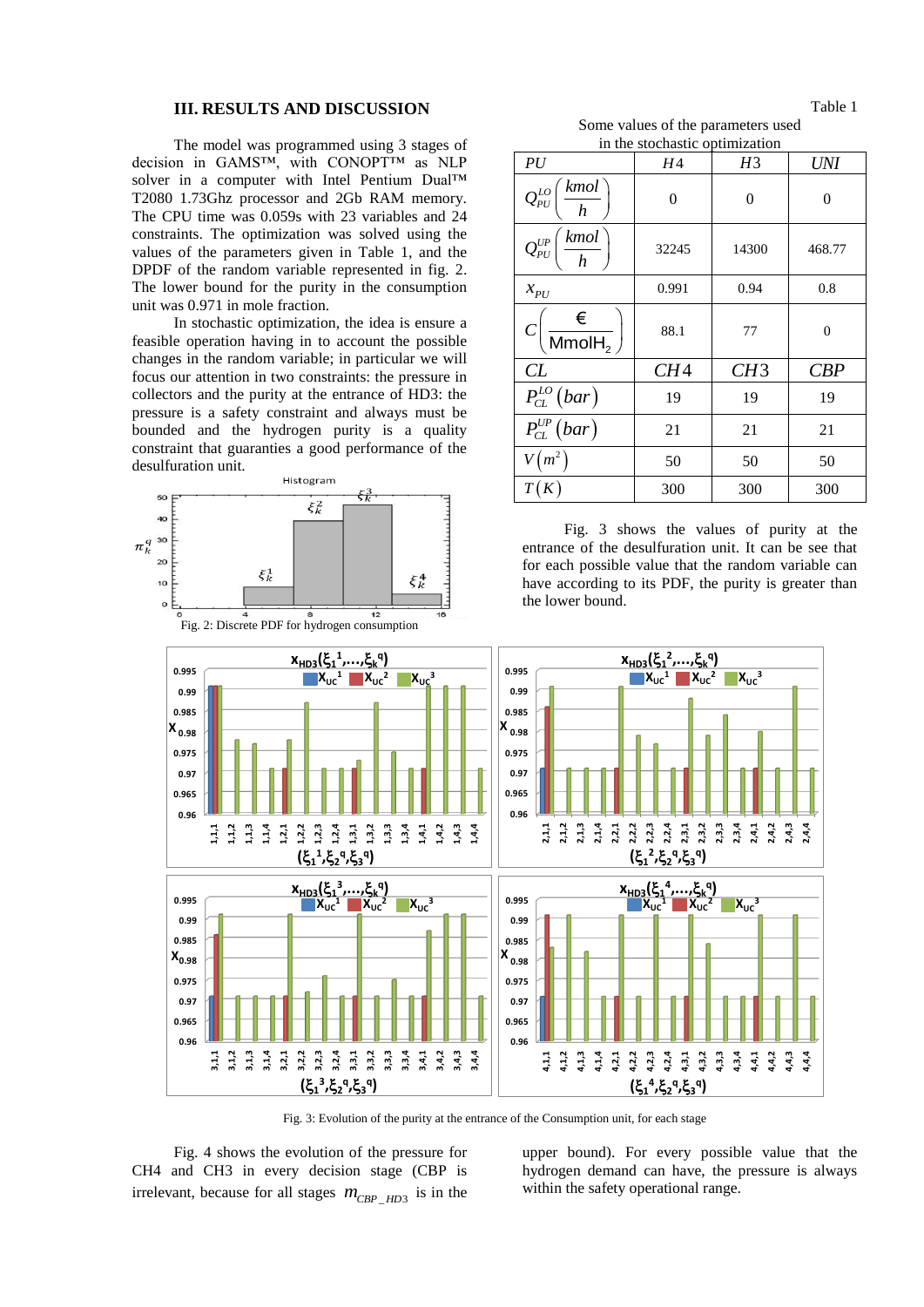

Fig. 4: Evolution of the Pressures inside the collectors (a) CH4 and (b) CH3, for each stage

It's important to mention that the feasible operation is only ensured for the values considered in discrete PDF because the scenario formulation.

Finally, Table 2 lists the estimated value of the hydrogen production cost obtained with stochastic approach and the one calculated by deterministic

optimization using the expected value of the hydrogen demand. It can be seen that the estimated value of the objective function in stochastic optimization is 4% in average greater than the deterministic result for all the stages considered, which can be understood as the cost that must be paid to manage the uncertainties.